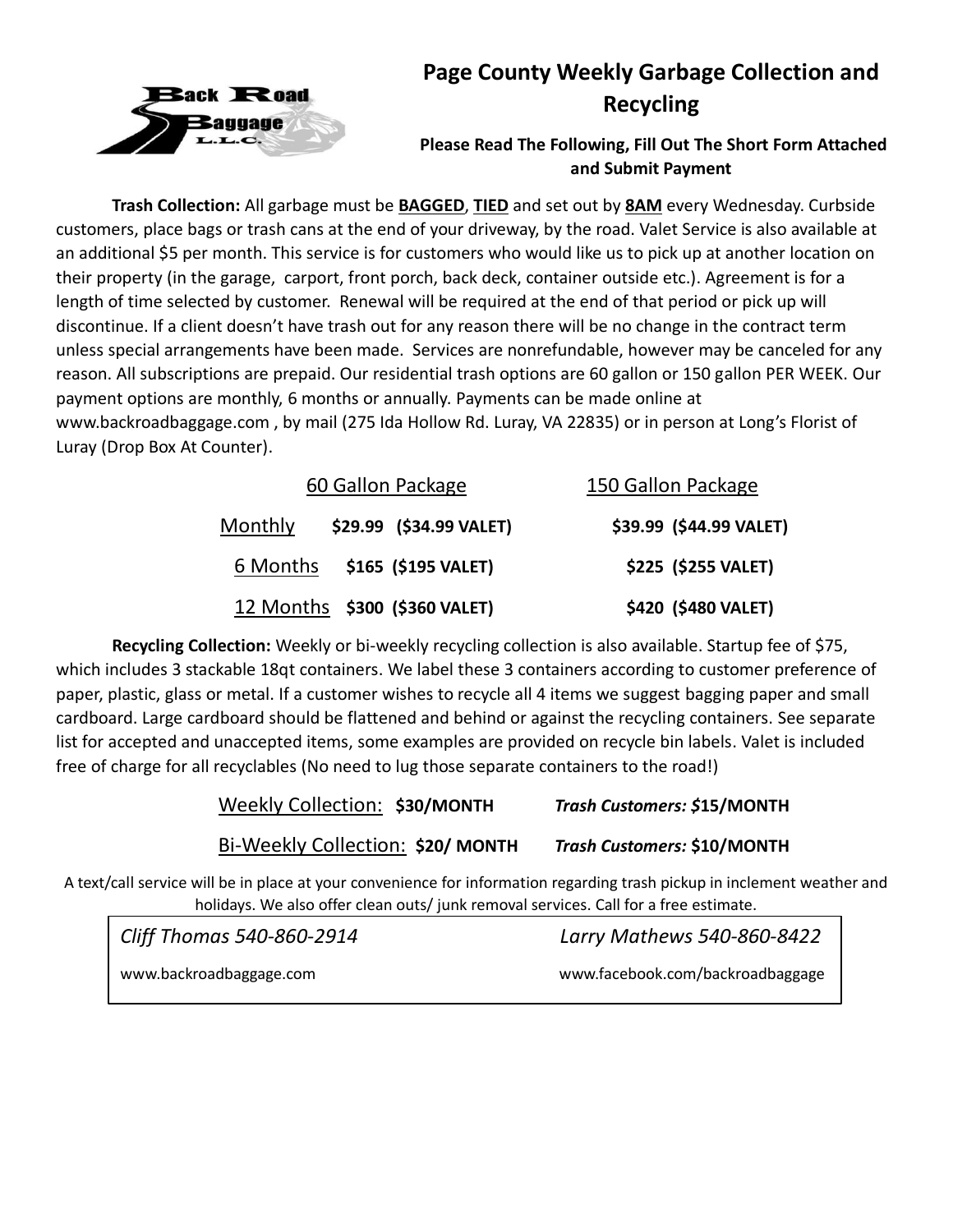|                                               |  | <b>Garbage Collection Form</b> |                    |
|-----------------------------------------------|--|--------------------------------|--------------------|
|                                               |  |                                |                    |
|                                               |  |                                |                    |
|                                               |  |                                |                    |
|                                               |  |                                |                    |
|                                               |  |                                |                    |
| LENGHT OF SERVICE: MONTHLY 6 MONTHS 12 MONTHS |  |                                |                    |
| TRASH VOLUME (Gal. per week): UP TO 60        |  |                                | <b>UP TO 150</b>   |
| VALET SERVICE: Y / N                          |  |                                |                    |
|                                               |  |                                |                    |
| PREPAYMENT AMOUNT:_______________             |  |                                |                    |
| <b>PAYMENT TYPE: CASH</b>                     |  | <b>CHECK</b>                   | <b>ONLINE/CARD</b> |
| SERVICE START DATE:__________________________ |  |                                |                    |

**BY SIGNING BELOW I AUTHORIZE AN AGREEMENT TO THE TERMS LISTED ON PAGE ONE AND AFFIRM THAT THE INFORMATION I HAVE PROVIDED ABOVE IS CORRECT.**

**SIGNATURE:**

Disclaimer

Anything bagged at collection site on service day will be disposed. Back Road Baggage LLC and its personnel are not responsible for such items.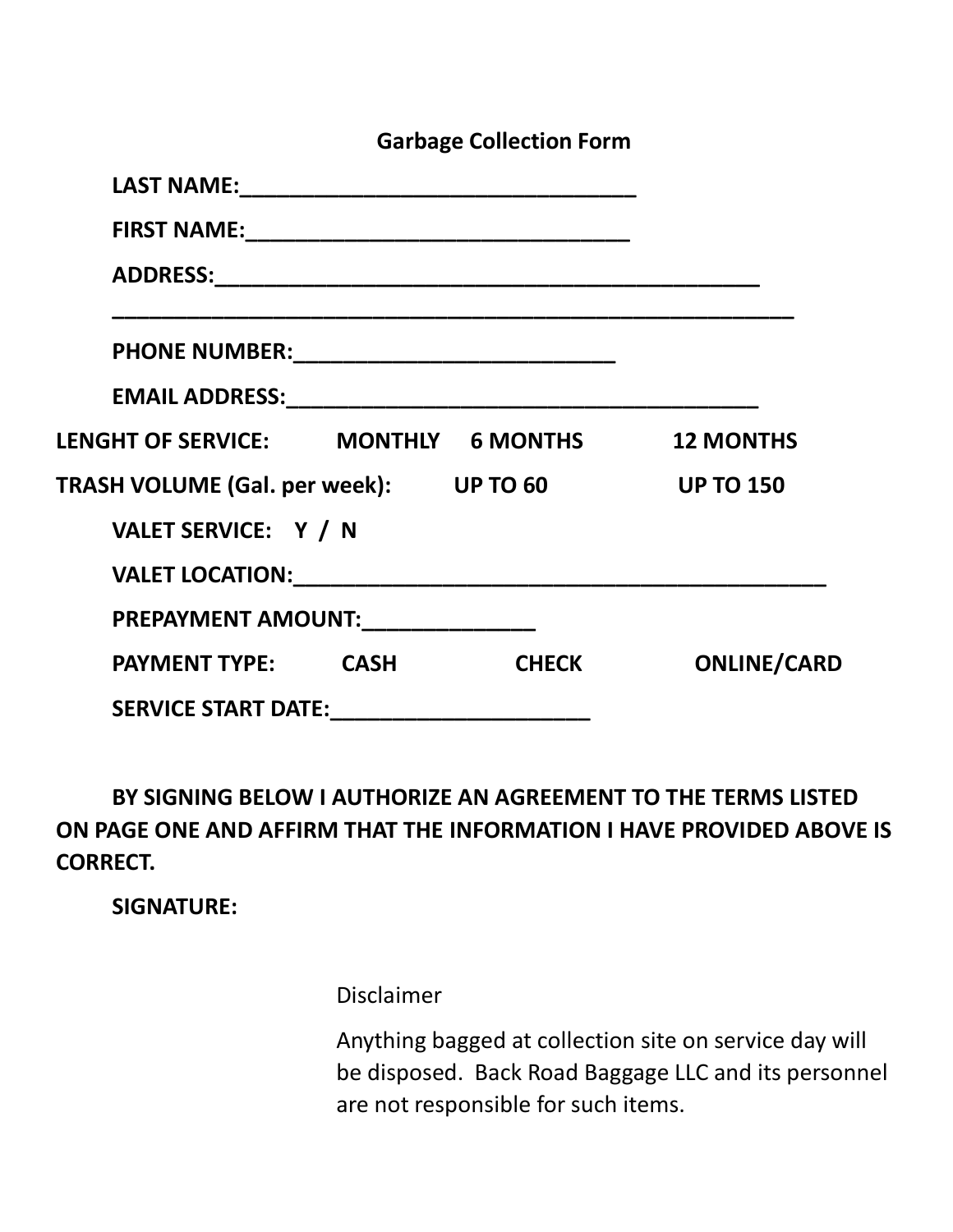**Recycling Collection Form**

**(No Need To Duplicate Information in Garbage Form if Signing Up For Both)**

| <b>CIRCLE ONE: WEEKLY</b>  |  | <b>Bi-WEEKLY</b> |             |  |  |  |
|----------------------------|--|------------------|-------------|--|--|--|
| PREPAYMENT AMOUNT:         |  |                  |             |  |  |  |
| <b>PAYMENT TYPE: CASH</b>  |  | <b>CHECK</b>     | <b>CARD</b> |  |  |  |
| <b>SERVICE START DATE:</b> |  |                  |             |  |  |  |

**BY SIGNING BELOW I AUTHORIZE AN AGREEMENT TO THE TERMS LISTED ON PAGE ONE AND AFFIRM THAT THE INFORMATION I HAVE PROVIDED ABOVE IS CORRECT.**

**SIGNATURE:**

Disclaimer

Anything at collection site on service day will be disposed. Back Road Baggage LLC and its personnel are not responsible for any items.